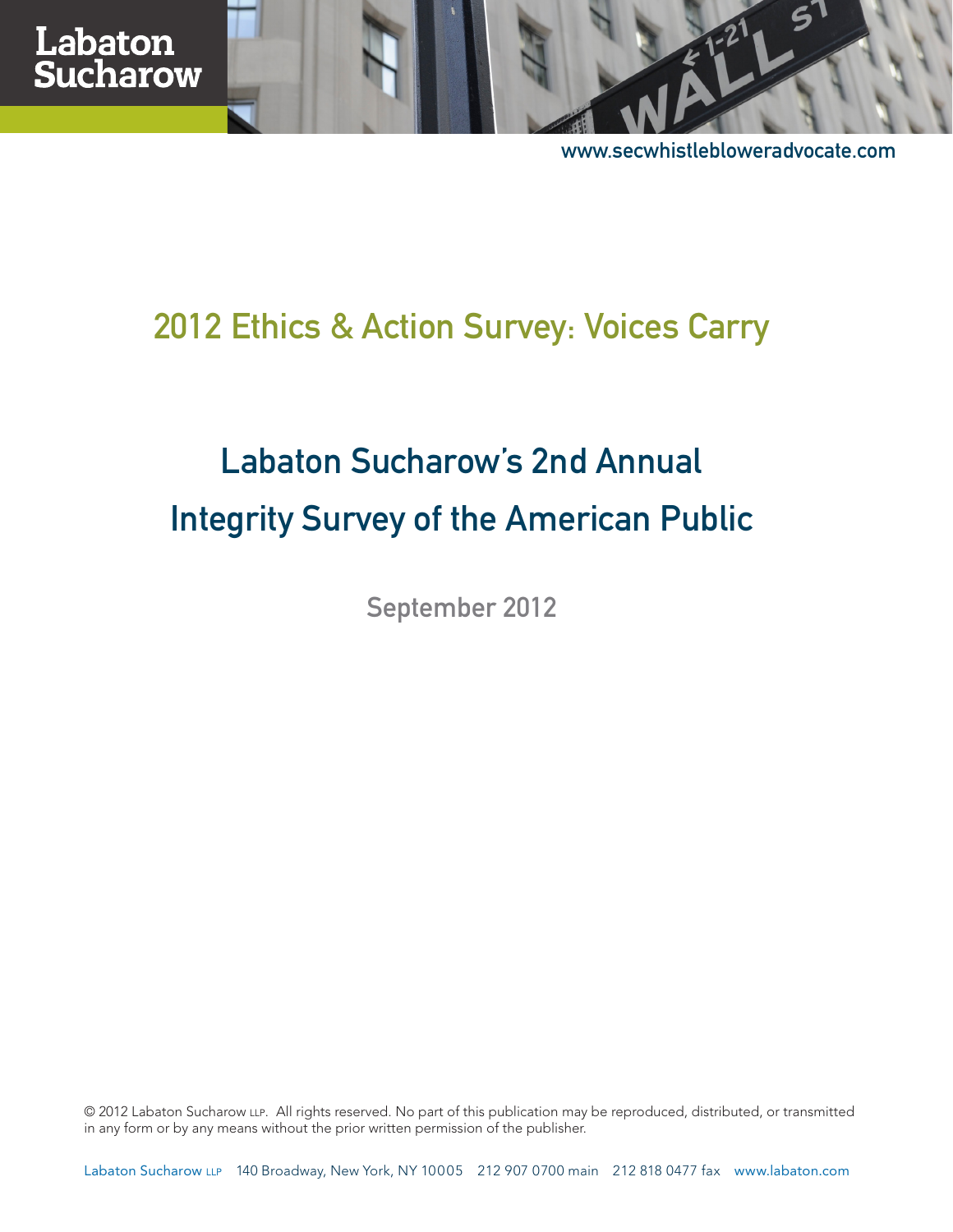#### **Executive Summary**

In 2011, following the launch of the nation's first practice exclusively focused on protecting and advocating for SEC whistleblowers, we put our ear to the ground and polled the American public in our inaugural Ethics & Action Survey. That first survey was fairly straightforward; we sought to take the pulse of the country on the observation of corporate misconduct and the willingness to report it. Our early findings confirmed our assumptions, our fears and our best hope; most Americans had witnessed misconduct and most were willing to report it with protections and incentives such as those offered by the SEC Whistleblower Program.

With a year of whistleblower advocacy under our belt and in advance of the November elections, we broadened our scope in our 2nd Annual **Ethics & Action Survey: Voices Carry**. In addition to examining whether views have changed with respect to our original survey questions, we probed Americans' views on the actual reporting of corporate wrongdoing, the connection between corporate misconduct and the fractured economy and, importantly, government's role in reform and repair.

Our findings are both disheartening and inspiring. Across any number of spectrums–gender, income, ethnicity, political affiliation, geography–Americans are, with few exceptions, united in their attitudes about ethics, corporate wrongdoing and their willingness to create real change. While we flesh out our findings throughout this report, here are our **Top Ten Findings**:

- 54% of Americans have personally observed or have first-hand knowledge of wrongdoing in the workplace;
- 18% of Americans believe that their employer values bottom line profits more than ethical conduct;
- 64% of Americans polled believe that corporate misconduct was a significant factor in bringing about the current economic crisis;
- 81% of Americans do not believe the government has done enough to stop corporate wrongdoing;
- 77% of Americans believe politicians favor corporate interests over their constituents' interests;
- 61% of Americans will significantly factor a candidate's commitment to rooting out corporate wrongdoing in their voting decision in November;
- 63% of Americans believe government should allocate more dollars to financial regulators and law enforcement to combat corporate wrongdoing;
- 84% of Americans have a positive perception of whistleblowers that report illegal or unethical conduct;
- 24% of Americans would fear retaliation if they reported wrongdoing in the workplace and 20% believe that any report of wrongdoing would not be appropriately handled by their employer; and
- 83% of Americans would report wrongdoing with protections and incentives such as those offered by the SEC Whistleblower Program, but only 28% are aware of the new investor protection program.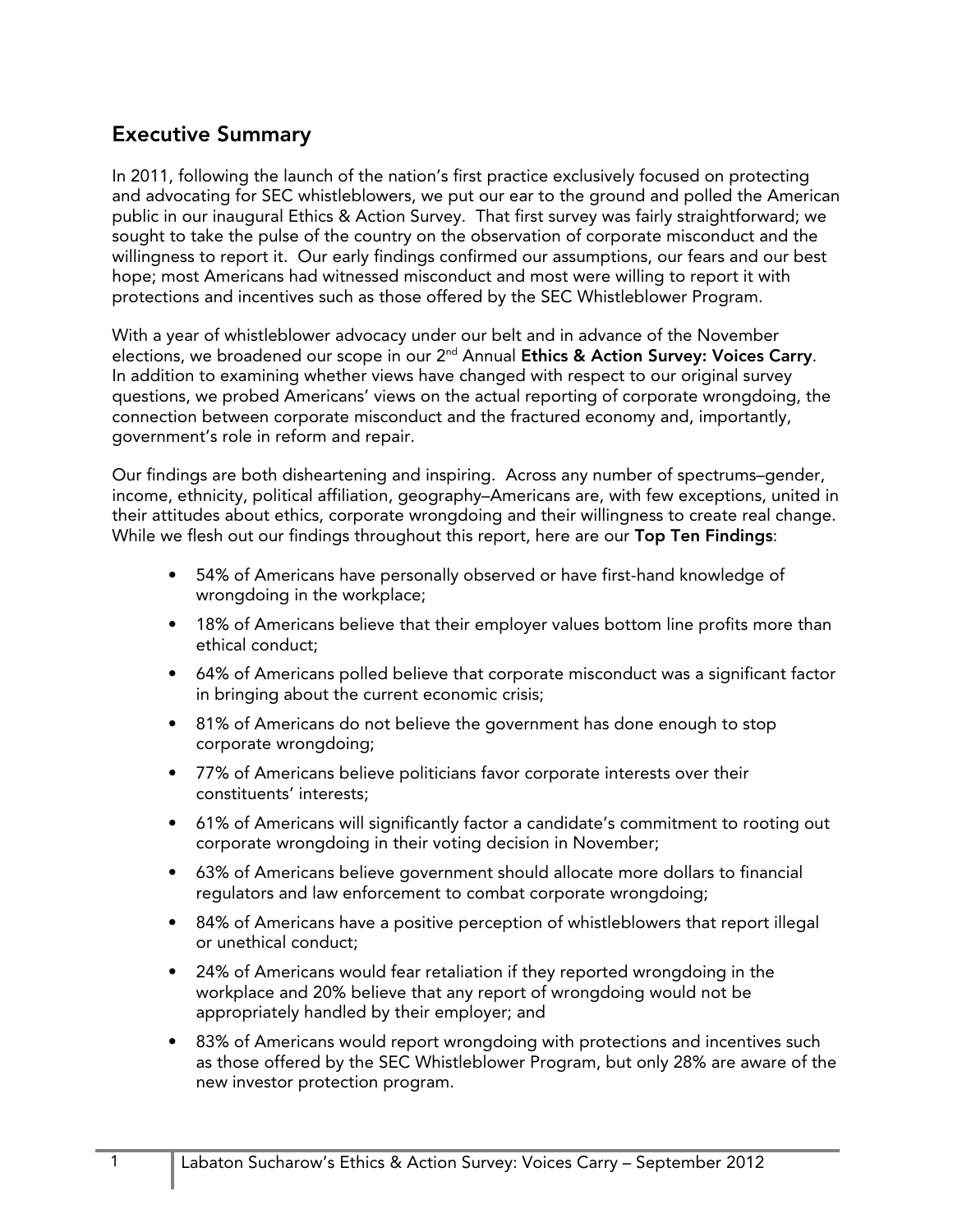Exactly one year ago, protestors gathered in a park in New York City's financial district—just across the street from our firm's headquarters—marking the launch of the movement known as Occupy Wall Street. Whether or not you identify with this particular movement, our survey results affirm the fundamental concerns voiced by these protestors; corporate wrongdoing is at extraordinary levels and more needs to be done to address this problem. Indeed, people are speaking. In hallways, conference rooms, at protests and at home. People are speaking. The question is—and meaningful reform depends upon the answer–who is listening?

### **Misconduct in the Workplace, Integrity at Work**

While sweeping reform efforts such as the Dodd-Frank Wall Street Reform and Consumer Protection Act (and the SEC Whistleblower Program established by that legislation) have been in place for more than two years, corporate misconduct is widespread and on the rise.

- More than half of respondents (54%) have personally observed or have firsthand knowledge of wrongdoing in the workplace. This figure is 20% higher year-overyear.<sup>1</sup>
- Naturally, the more we live, the more we see. We note that 60% of respondents between the ages of 55-64 have knowledge of wrongdoing in the workplace.
- Respondents' level of education also factored into their response. While 47% of high school graduates have knowledge of wrongdoing in the workplace, that figure jumps to 63% for Americans with some level of college education.

In many of the most egregious corporate frauds we've seen over the last decade, we know the misconduct was not limited to one or two corporate insiders. There were witnesses. So where were they? To better understand the reluctance to

**Cause for Concern: 54% of Americans have knowledge of corporate misconduct and nearly one in four would fear retaliation in reporting it.** 

come forward and report misconduct, we probed respondents' fear of retaliation.

- Nearly one-quarter (24%) of Americans who become aware of corporate misconduct would fear reporting the problem because of potential retaliation.
- Fear of retaliation increases notably in certain segments of the sample. For instance, residents of the Northeast region of the United States have the highest fear of retaliation (29%). And, at 32%, Hispanic respondents are a full 10 points more fearful of retaliation than White respondents.
- Income and education also appear to impact confidence. Our findings show that as respondents' income increases, the fear of reporting wrongdoing decreases. 29% of Americans with annual income less than \$35K fear retaliation, compared to 14% of respondents with income greater than \$100K. Similarly, while 28% of high school graduates would fear reporting wrongdoing, the figure dropped to 20% for Americans with some level of college education.

<sup>-</sup><sup>1</sup> See Labaton Sucharow's inaugural [Ethics & Action Survey,](http://www.labaton.com/en/about/press/upload/Ethics-and-Action-Survey.pdf) December 2011.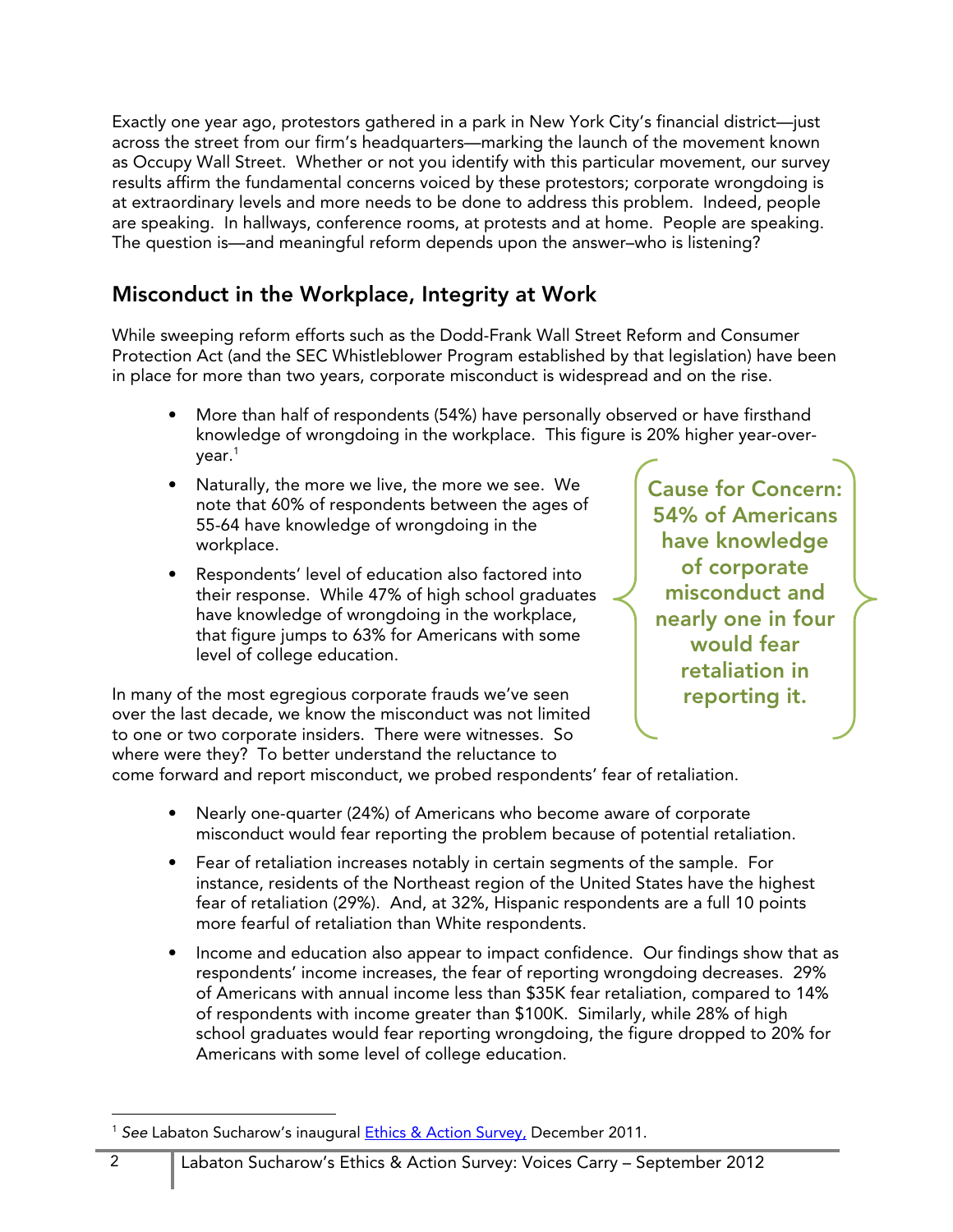If retaliation is one factor that silences potential whistleblowers, is faith in how a report of misconduct will be handled another? Interestingly, in 2010, as the SEC Whistleblower Program made its way through the rule-making process, many in corporate America spoke out against the program. Hundreds of comment letters to the SEC underscored a widespread belief in the corporate community that with its significant employment protections and monetary awards, the SEC Whistleblower Program would undermine internal reporting and compliance systems. The inconvenient truth, however, is that despite the plethora of wellfunded corporate ethics programs and greater buy-in by corporate leaders, a significant number of Americans lack confidence in the manner in which their employer will handle a report of misconduct.

- One in five Americans believes that a report of wrongdoing would not be appropriately handled by the employer. This figure is slightly higher (23%) for female respondents.
- Interestingly, as age increases, the percentage of respondents who believe that a report of misconduct would not be appropriately handled also increases. 25% of respondents between the ages of 55-64 do not have confidence in their employer to effectively deal with a report of misconduct, compared to 28% for those over the age of 65.
- We note striking differences in responses across different regions. 29% of respondents in the Northeast believe a report of wrongdoing would not be handled appropriately, compared to 23% in the West, 20% in the Midwest and 14% in the South.
- Confidence in an employer's ability to effectively respond to a report of misconduct drops off significantly as respondents' level of education increases. 26% of Americans with some level of college education believe the report would not be handled appropriately, compared to 15% of those with a high school education or less.

In times of economic distress, it is common for employees to feel a profit-or-else 'tone from the top.' This is a frightening reality. Groundbreaking research from important think tanks such as the Ethics Resource Center indicates that an organization's ethical culture is a powerful vaccine against misconduct. So are employers sending – or are employees getting–the right message?

- While a significant number of Americans indicate that their employers put a premium on ethical conduct, we are extremely concerned that 18% of respondents employed full or part-time do not believe that their employers put ethical conduct ahead of profits.
- One-quarter of Black Americans, 24% of Hispanic Americans and 23% of female respondents do not believe that their employers put ethical values above profits.
- 26% of middle class earners (annual income between \$35K-\$50K) do not believe that their employer values ethics more than profits. This figure drops to 15% for high wage earners (over \$100K).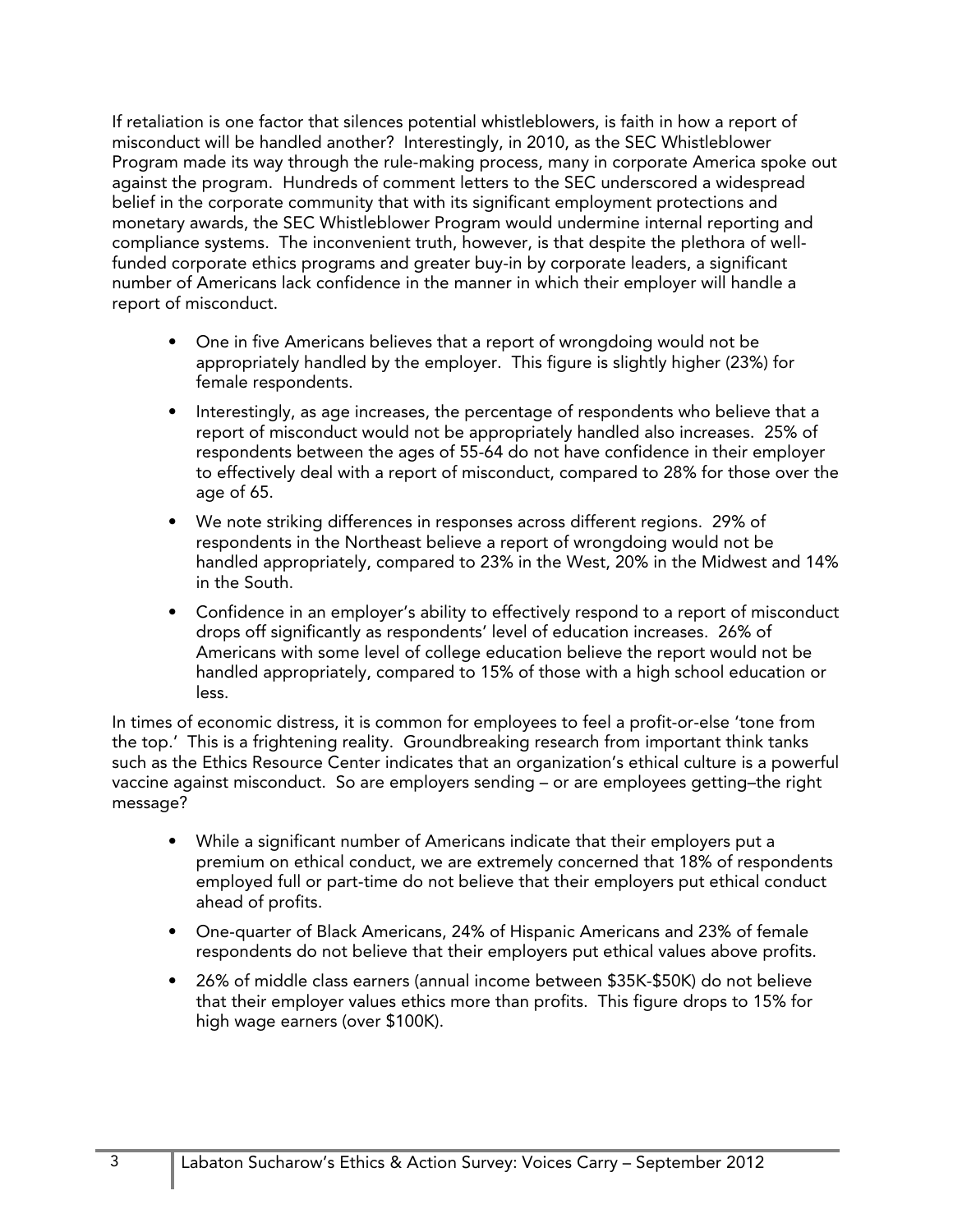### **A Changing Landscape for Whistleblowers**

Earlier this summer, the SEC announced its first monetary award under the Whistleblower Program that was finally implemented in August 2011. The award reached 30% of sanctions collected, the highest percentage allowed under the guidelines. That an award was made in the program's first year, and that the whistleblower elected to maintain anonymity, underscore that the protections available under the program are meaningful and demonstrate that this important initiative is off to a promising start. Our survey, conducted just prior to the award's announcement, also points to a changing tide in attitudes toward whistleblowing.

- 84% of respondents have a positive perception of individuals who report illegal or unethical conduct. This figure dips to 81% in the Northeast region of the United States, but climbs to 89% in the West.
- Race heavily factors into respondents' attitudes toward whistleblowers. Whereas 88% of White respondents have a positive perception of whistleblowers, the figure drops to 78% for Black respondents and 77% for Hispanic respondents.
- Generally, as level of income increases, the percentage of respondents with a positive perception of whistleblowers increases. 81% of respondents with an annual income of less than \$35K have a positive perception of individuals who report wrongdoing. That figure climbs – astonishingly – to 94% for those earning more than

**A civilized society simply cannot tolerate the words 'rat' and 'snitch' in its lexicon. In a post-Enron world, we need truthtellers. Our survey suggests most Americans agree.** 

\$75K annually. Similarly, favorable attitudes toward whistleblowers comport with higher levels of education; 91% of college graduates have a positive perception of whistleblowers.

• Interestingly, 89% of registered Republicans have a positive view of whistleblowers, compared to 81% of Democrats and 83% of Independents.

Three factors render the SEC Whistleblower Program innovative and uniquely powerful: significant financial incentives, strong employment protections and the opportunity to report possible securities violations anonymously. No other whistleblower program in existence builds on such a strong platform. Given the fear of retaliation and doubt about whether an employer will appropriately respond to a report of misconduct, would individuals blow the whistle with such incentives and protections?

- 83% of Americans would blow the whistle with incentives and protections such as those offered under the SEC Whistleblower Program. This is five points higher than when we asked the same question in our survey last year.
- Female respondents show a higher willingness to blow the whistle, 85%, compared to 80% of male respondents.
- Age is also a significant factor, as younger respondents are far more inclined to blow the whistle. In fact, 89% of those between the ages of 18-34 would report misconduct, compared to 72% of those over the age of 65.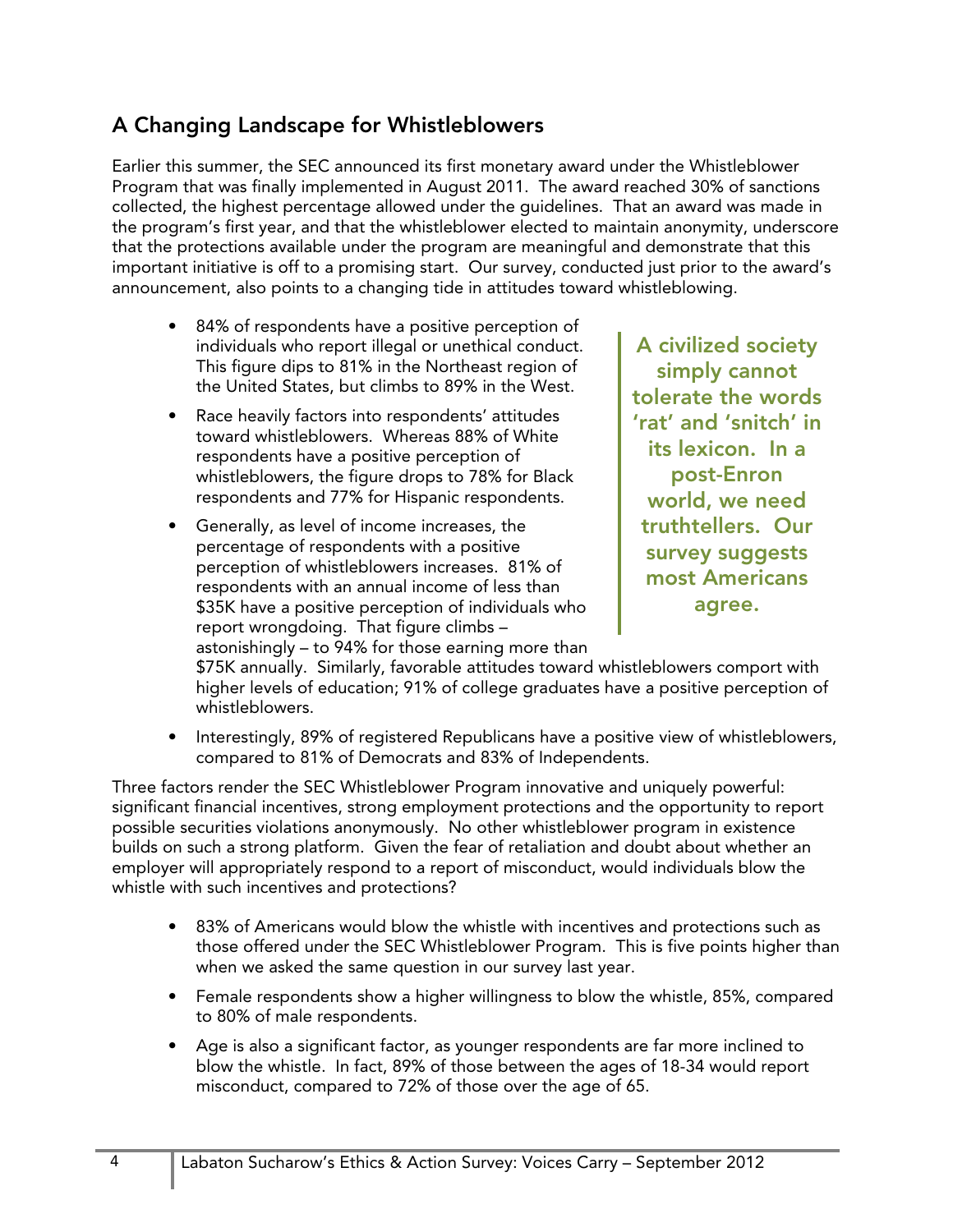• The sample did not point to any statistically significant difference across political affiliations. 82% of Republicans, 85% of Democrats and 81% of Independents would report misconduct with such incentives and protections.

We are encouraged by Americans' growing willingness to stand up and speak out against wrongdoing. Nevertheless, we continue to be concerned about the lack of awareness of the SEC Whistleblower Program…two years after the Program was established by the Dodd-Frank Wall Street Reform and Consumer Protection Act and one year after the Program's implementing rules became effective.

- 72% of respondents are not aware that the SEC has a new whistleblower program designed to protect and reward individuals who report possible violations of the federal securities laws.
- 76% of women are not aware of the program, compared to 67% of male respondents.
- Age also accounted for significant spreads in the sample. 88% of respondents between the ages of 18-34 are unfamiliar with the program, compared to 61% for individuals between the ages of 45-54.
- 81% of Hispanic Americans have not heard of the program, compared to 71% of White respondents and 67% of Black respondents.

## **Corporate Conduct, the Economy & the Role of Government**

Like any perfect storm, a number of highly complex issues gave rise to the 2008 economic collapse that reverberated across the globe. Financial products like Residential Mortgage-Backed Securities (RMBS), Structured Investment Vehicles (SIVs), Auction Rate Securities (ARS), along with the nuances of structured finance and complexities of capital markets leverage are elusive to all but the most sophisticated financial minds. That said, we wanted to ask the American public whether they saw a connection between corporate misconduct and the economic crisis.

- 64% of Americans believe illegal or unethical corporate conduct was a significant factor in bringing about the economic crisis. This figure rises to 70% for those respondents between the ages of 35-44.
- 65% of women believe illegal or unethical corporate conduct was a significant factor in bringing about the current economic crisis, compared to 63% of male respondents.
- Regionally, while 68% of respondents living in the Western United States believe corporate wrongdoing was a factor in the economic downfall, the figure dropped to 67% for the Midwest, 64% for the Northeast and 59% for respondents in the South.
- Race is also a factor. 53% of Black Americans believe unethical corporate conduct was a significant factor in bringing about the current economic crisis, compared to 65% of White respondents and 66% of Hispanic respondents.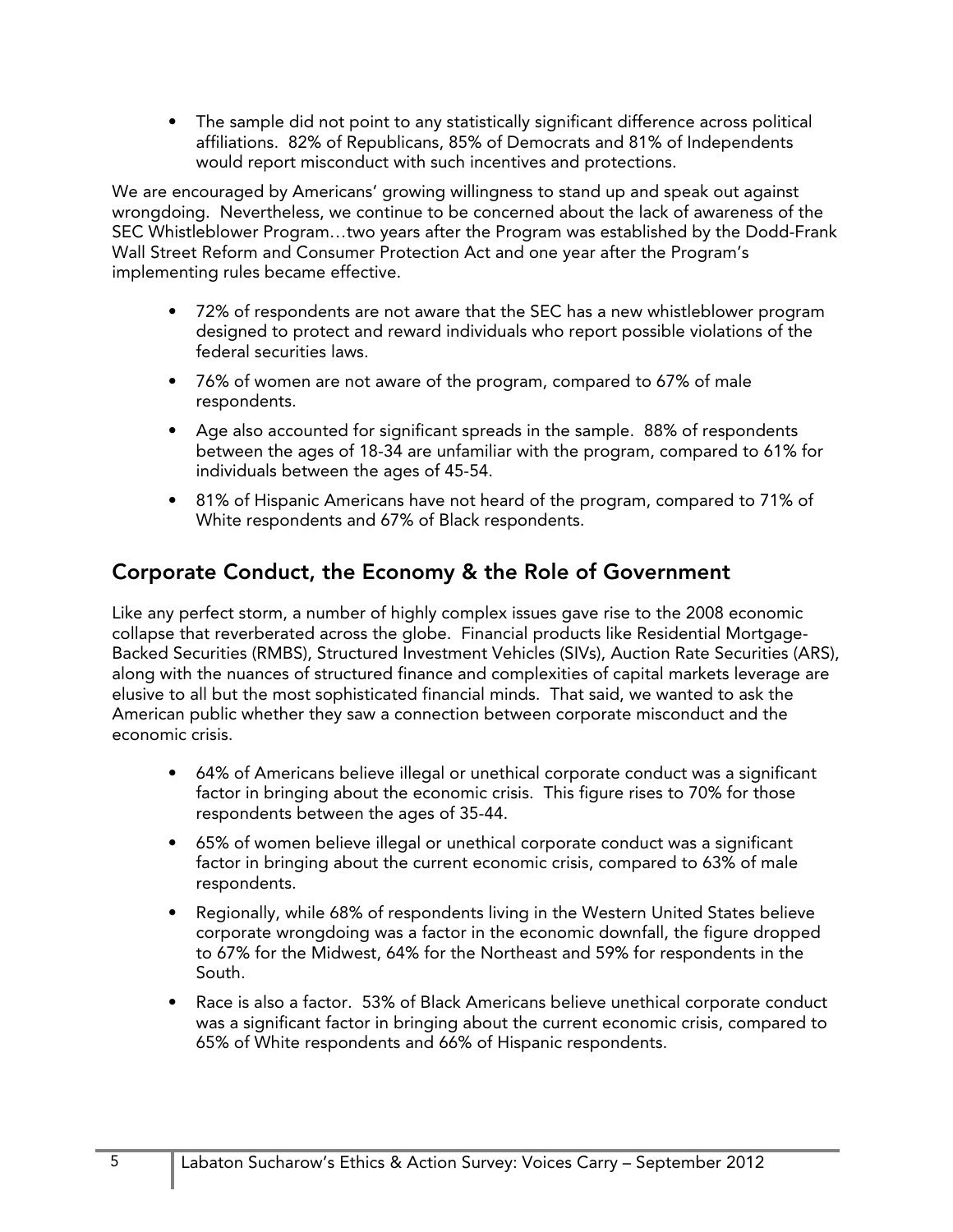- The middle class speaks loudly. A full 11 points above the average, 75% of those earning between \$35K-\$50K annually believe unethical corporate conduct was a significant factor in bringing about the current economic crisis, as compared to 58% (less than \$35K), 65% (\$50K-\$75K), 66% (\$75K-\$100K) and 68% (over \$100K) of respondents at other income levels.
- Similarly, while 69% of college graduates believe unethical corporate conduct was a significant factor in bringing about the current economic crisis, the figure drops to 61% for those with a high school education or less.
- Responses were roughly equal across political affiliation: 63% of Republicans believe illegal or unethical conduct was a significant factor in the economic collapse, compared to 65% of Democrats and 67% of Independents.

A significant concern expressed by the Occupy Wall Street protestors was that politicians reside in the pockets of corporate America. As we gear up for a major election at a pivotal time in our country's history, we wondered what Americans en masse think about the issue. The responses were deeply disheartening.

• More than three-quarters of Americans (77%) believe that politicians generally favor corporate interests over their constituents' interests.



Responses were consistent among both men and women, with 78% of males and 76% of females believing that politicians generally favor corporate interests over their constituents' interests.

Regionally, we note the following breakdowns: 79% of respondents living in the Midwest, 78% living in the South, 77% of those in the West, and 75% of respondents living in the Northeast believe that politicians generally favor corporate interests over their constituents' interests.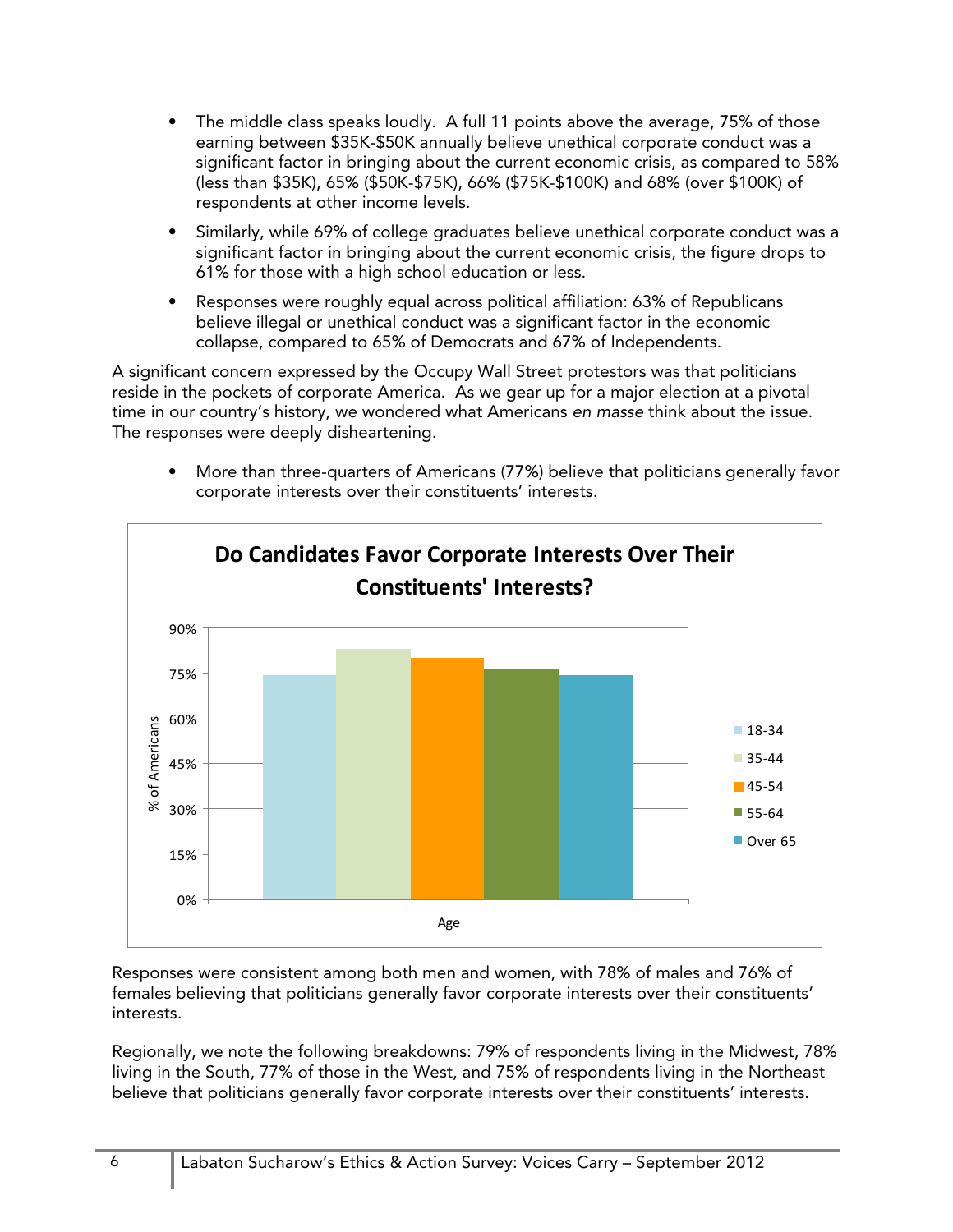- Respondents earning between \$75K-\$100K believe politicians generally favor corporate interests over their constituents' interests more than any other income level at 83%, as compared to 77% (less than \$35K), 80% (\$35K-\$50K), 76% (\$50K- \$75K), and 76% (over \$100K) of respondents at other income levels.
- There was no meaningful divergence in views across political affiliation: 75% of Republicans, 76% of Democrats and 77% of Independents feel politicians favor corporate interests.

As campaign commercials take over prime-time and rhetoric shifts from substantive dialogue to personal and divisive attacks, we are encouraged by the fact that those Americans we surveyed are sticking to core issues. Indeed, at the polls, a significant percentage of Americans will place a particular emphasis on a candidate's commitment to take on corporate misconduct.



- 61% of respondents indicate that a candidate's commitment to rooting out corporate wrongdoing will be a significant factor in their voting decision in November. This percentage was identical for both male and female respondents.
- As age increases, the percentage of respondents who will be influenced by a candidate's commitment to rooting out corporate wrongdoing also increases: 55% of those between the ages of 18 and 34 will seriously weigh a candidate's commitment to take on corporate wrongdoing, compared to 66% of those over age 65.
- With respect to race, Black Americans indicate the strongest focus on a candidate's commitment to root out corporate fraud (72%), compared to 60% of Hispanic respondents and 59% of White respondents.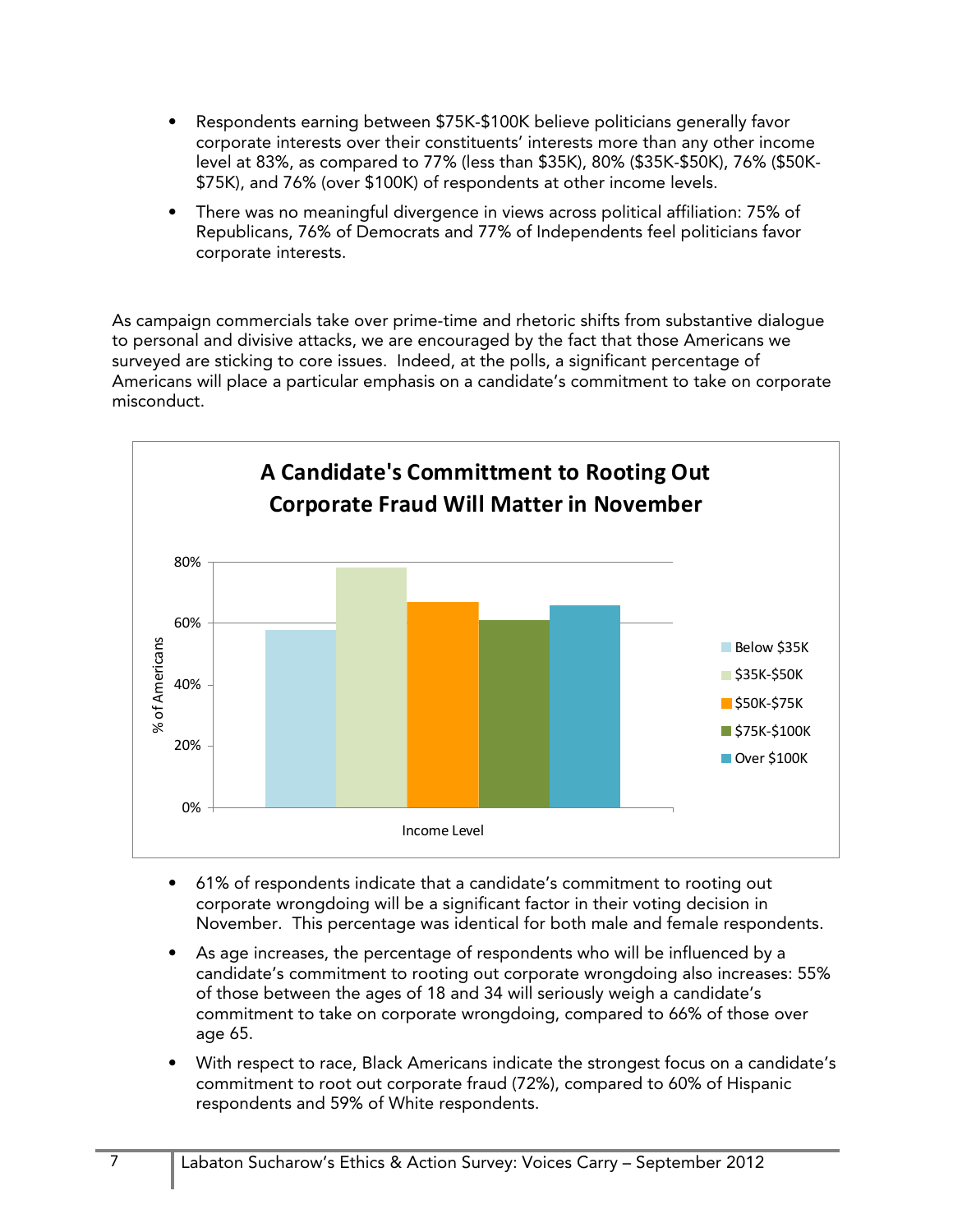- We again note a strong voice from the middle class. A startling 78% of those earning between \$35K-\$50K indicate they will be influenced in the next election by a candidate's commitment to rooting out corporate wrongdoing, compared to 58% (below \$35K), 67% (\$50K-\$75K), 61% (\$75K-\$100K), and 66% (over \$100K).
- Regionally, 63% of respondents living in the Midwest, 61% living in the South, 61% of those in the Northeast, and 58% of respondents living in the West indicate that a candidate's commitment to rooting out corporate wrongdoing will be a significant factor in their voting decision in November.
- Democrats will place the most emphasis on a candidate's commitment to root out corporate misconduct. At 71%, this figure was markedly higher than the response from Republican and Independent voters (both groups at 52%).

63% of respondents believe that the government should allocate more dollars to financial regulators and law enforcement organizations to combat corporate wrongdoing.

#### **Has government done enough?**

A startling 81% of respondents believe that the government has not done enough to stop corporate wrongdoing. This figure climbs to 85% for females, compared to 77% of males.

- There are minor regional differences. 83% of respondents living in the Western United States believe that the government has not done enough to stop corporate wrongdoing, compared to 82% of those living in the South, 80% of those in the Northeast and 78% of respondents living in the Midwest.
- We note interesting spreads across the age spectrum. The youngest respondents in the sample (between ages 18 and 34) and the oldest respondents in the sample (those over age 65) are the least satisfied with the government's response to corporate misconduct, at 87% and 83%, respectively.
- With regard to income, 88% of the middle class (those earning between \$35K- \$50K) are the least satisfied with the government's response to corporate misconduct, compared to 81% (below \$35K), 84% (\$50K-\$75K), 76% (\$75K-\$100K) and 79% (over \$100K).
- Minorities are significantly less pleased with the government response to corporate wrongdoing. 90% of Hispanic Americans do not believe the government has done enough, compared to 85% of Black respondents and 79% of White respondents.
- While high-profile corporate scandals have occurred during both parties' administrations, it is notable that 71% of Republican respondents, 87% of Democrat respondents and 91% of Independents feel that government has not done enough to address corporate misconduct.

It's one thing to argue that the government should do more to combat corporate greed. It's quite another – particularly in such challenging times when most Americans are experiencing major financial stress – to state unequivocally that the government should spend more to fund the fight. The fact is, while the mandate of many regulators and law enforcement entities has expanded significantly, their budgets have not followed suit. In examining American's attitudes on this issue, our findings were simply startling.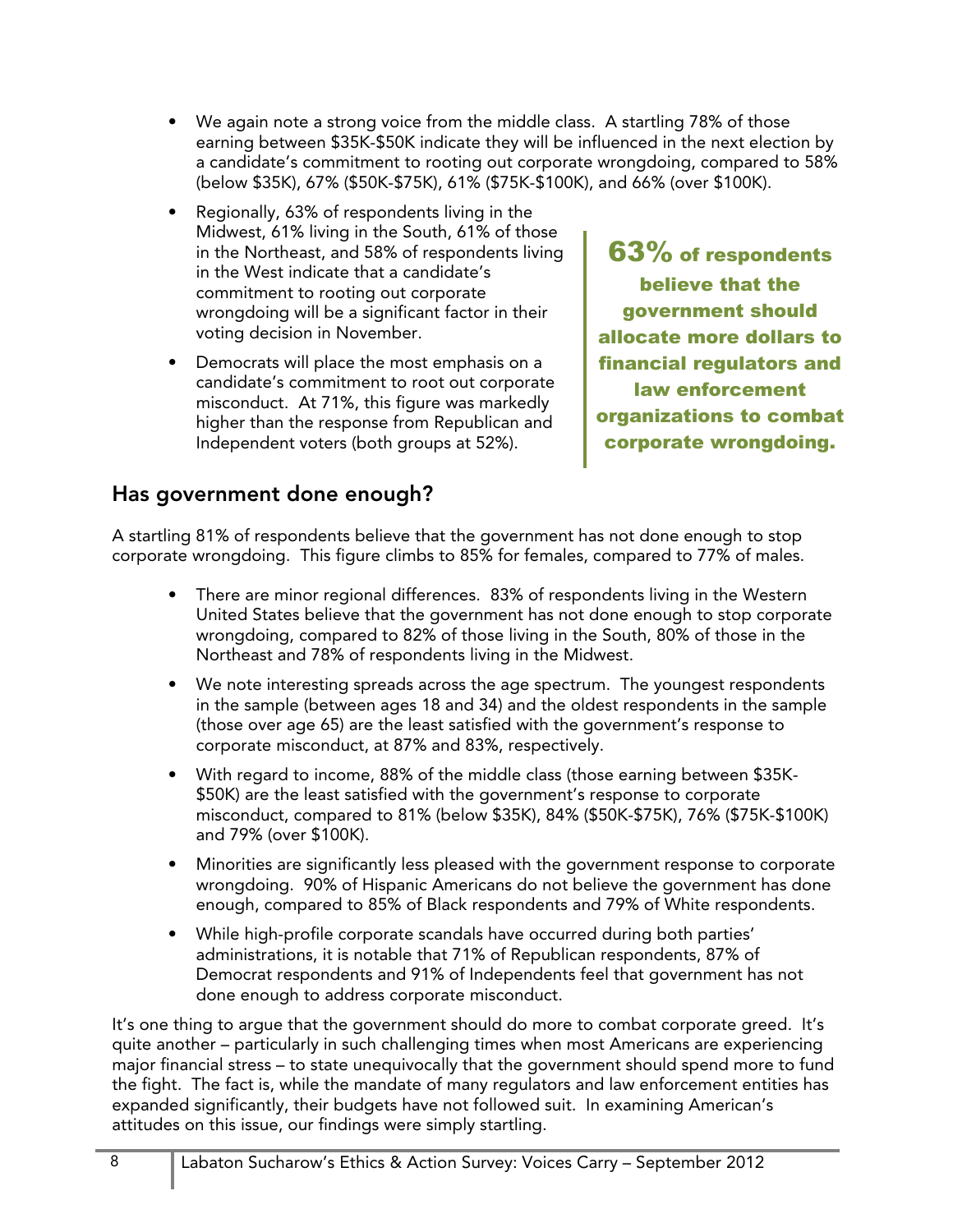- 63% of respondents believe that the government should allocate more dollars to financial regulators and law enforcement organizations to combat corporate wrongdoing.
- More female (65%) than male (60%) respondents believe that the government should allocate more dollars to financial regulators and law enforcement organizations to combat corporate wrongdoing.
- Regionally, we note the following breakdowns: 66% of respondents living in the West, 65% in the Northeast, 62% of those in the South, and 60% of respondents living in the Midwest believe that the government should allocate more dollars to financial regulators and law enforcement organizations to combat corporate wrongdoing.
- Minority respondents indicate a higher belief that the government should spend more to take on corporate misconduct: 77% of Hispanic Americans and 66% of Black Americans, compared to 60% of White respondents.
- We detect notable differences based on respondents' income levels. 70% of those earning less than \$35K annually believe the government should allocate more funds to combat corporate wrongdoing, compared to 65% (\$35K-\$50K), 69% (\$50K- \$75K), 54% (\$75K–100K) and 60% (over \$100K).
- Not surprisingly, political affiliation accounts for the largest spread in response to the question of government spending. 46% of Republicans, 78% of Democrats and 72% of Independents felt that government needs to better fund the fight against corporate wrongdoing.

### **Conclusion**

Reform is hard work. It requires an acknowledgement that something is broken and demands a real commitment to find new solutions to difficult problems.

To be sure, as we sift through the results of this year's Ethics & Action Survey, we are mindful of fractures. More Americans have witnessed corporate misconduct. More Americans fear retaliation. Real and pervasive doubts about employers' integrity persist and there is wholesale disappointment in the government's response to corporate wrongdoing.

But our survey results also provide a great deal of promise. Americans have, by and large, demonstrated a greater willingness to stand up against corporate wrongdoing. For many, being a whistleblower no longer carries the negative stigma that it used to. We are certain that this new desire to have a voice, the desire to be heard, the desire to make a difference–at work, at the polls, at large–will be the engine of necessary corporate reform.

# **Methodology**

Between August 16-19, 2012, ORC International conducted 1,015 telephone interviews of 511 men and 504 women 18 years of age and older, living in the continental United States. This report presents the findings of a telephone survey conducted among two national probability samples; 765 interviews were from the landline sample and 250 interviews from the cell phone sample. All CARAVAN® interviews were conducted using ORC International's (ORC) computer assisted telephone interviewing (CATI) system.